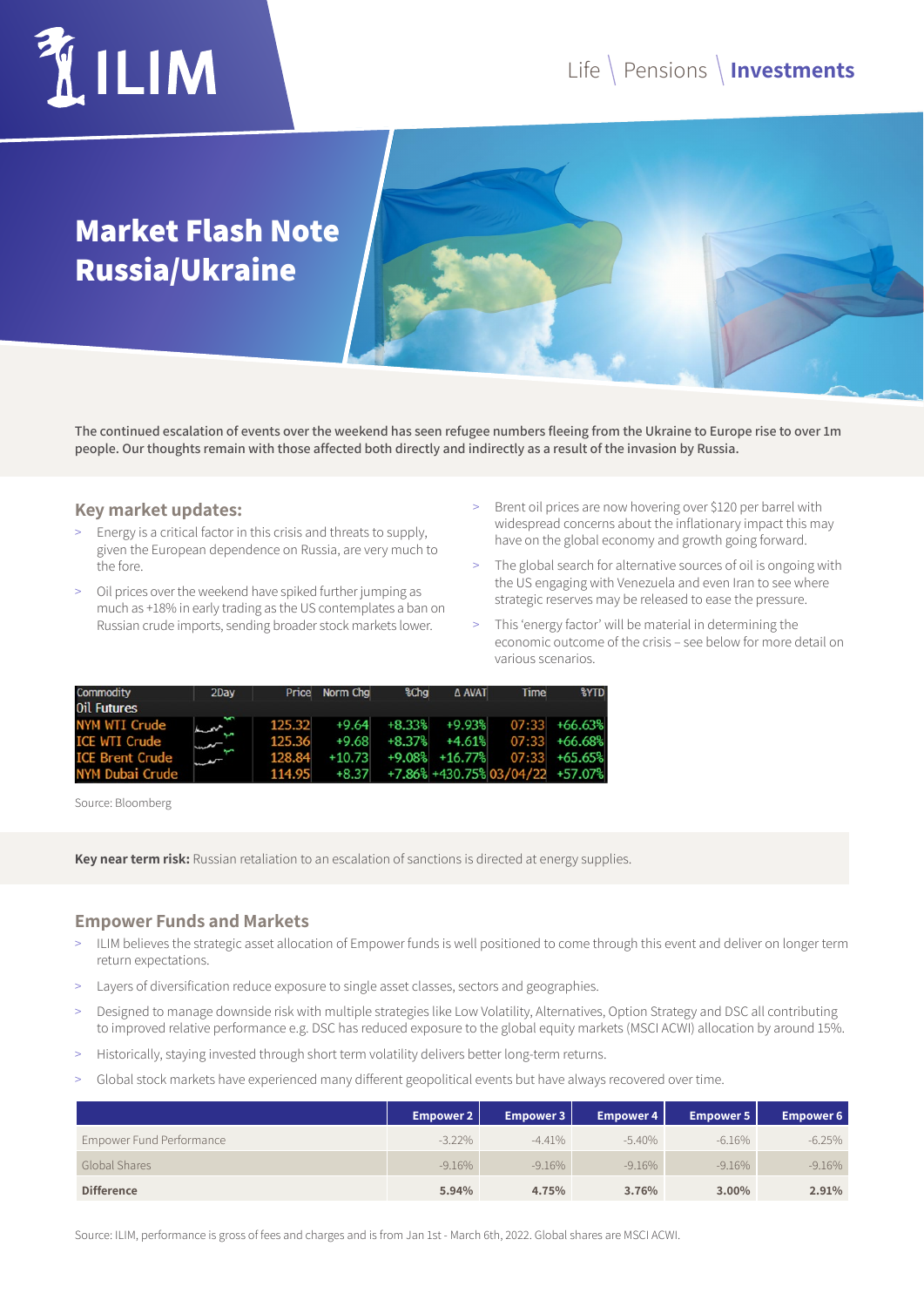#### **What are the potential outcomes for markets from this crisis?**

- > Below is a graph that shows a potential range of outcomes for the S&P 500 in the US.
- > There are always diverse opinions on where markets are going but these are even more pronounced when war is a factor.
- > Key considerations in determining the outcome are inflation and growth. More specifically:
	- > the short to medium term oil price.
	- the medium to long term options to address dependency on Russian oil/gas supplies
	- > actions taken by central banks continue the plan to reduce inflationary market support vs deliver schedule of expected rate increases which will slow growth?
- > These are not definitive projections but rather a range of scenarios given the uncertain nature of the crisis and the way it is evolving.





Source: ILIM